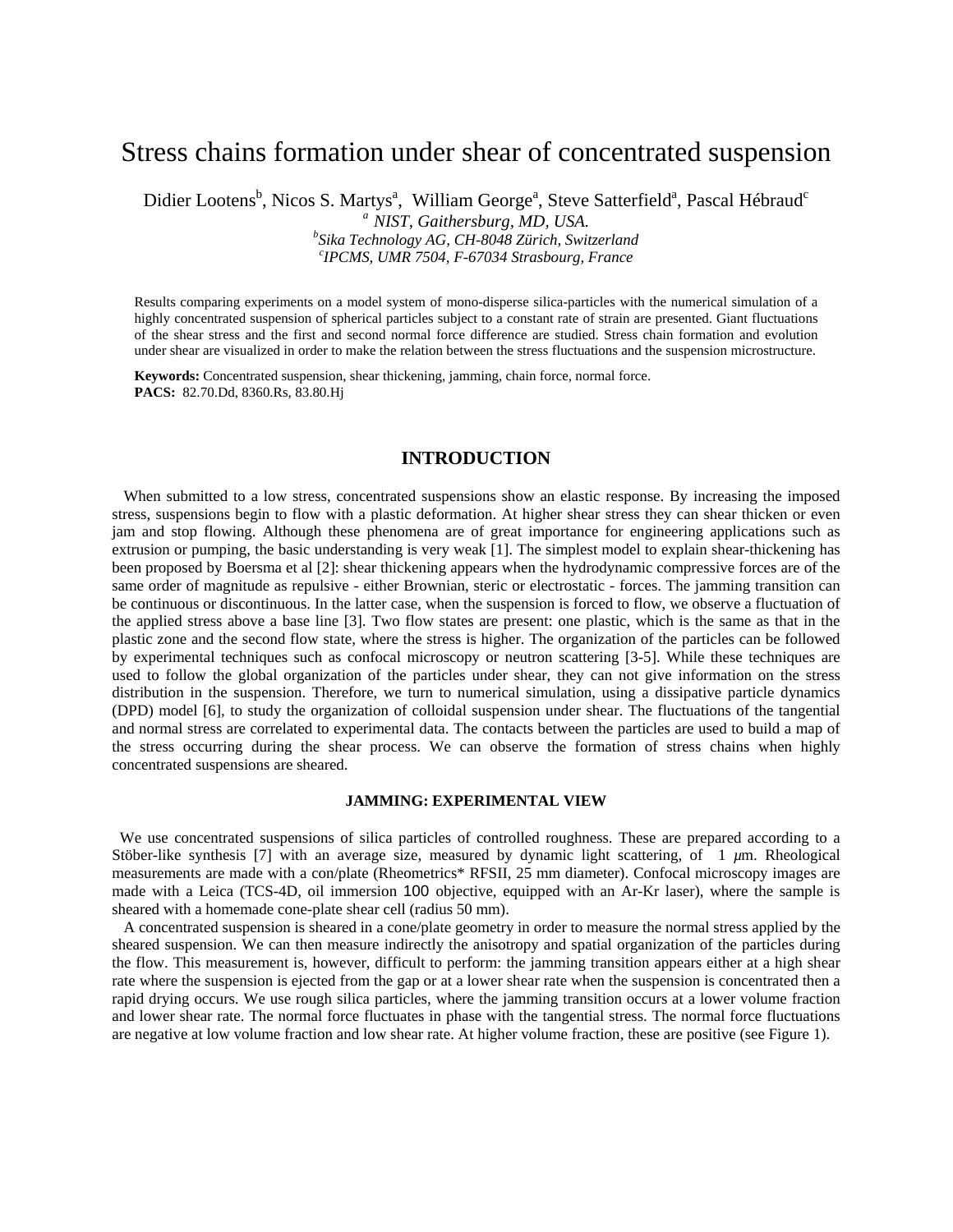

**FIGURE 1.** Evolution of the tangential stress and normal stress as a function of the imposed shear rate and for different volume fractions (from left to right 42.5 %, 43 % and 44 % w/w). Data from reference 5.

Two images of the suspension, at rest, where the particles exhibit a liquid-like order, and after shear, above the jamming transition, where the particles are more heterogeneous, are given in Figure 2, as well as the Fourier transform of the centers of the particles. The volume fraction of the particles is 50 %. In the shear regime, where crystallites are observed, the suspension is highly shear thickening and becomes dilatant. However, as we are in the high concentration regime, we are not able to characterize the orientation of particle contacts.



**FIGURE 2.** Confocal images of suspensions at rest (A) and just after shear above the jamming transition (B). The Fourier transforms of the centers of the particles are on the left. Particles are in a mixture of water/glycerol at 23*/*77 *w/w*.

## NEAR-JAMMING: SIMULATION RESULTS

The simulation approach used in this study is based on a hybrid dissipative particle dynamics approach (DPD) [6]. While interstitial fluid is modeled using DPD particles, the model explicitly incorporates lubrication forces when the particles are very close. For this paper, we consider a mono-size sphere suspension with solid volume fraction equal to 51 %. In the infinite Peclet Number regime, such systems have been shown to jam at small strains. The simulation approach used here can produce a jamming transition. However, as a consequence of modeling an interstitial fluid, with the compressibility of water, the usual jamming of a dense hard spheres suspension can be suppressed at lower shear rates. This effect may be controlled, allowing us to probe flow regimes very close to the jamming transition.

Similar fluctuations are observed with simulation as represented in Figure 3. Here giant fluctuations are found in the shear stress and first and secondary normal stress differences [1]. The first and secondary normal stress differences are generally positive, however, they occasionally showed negative fluctuations (not shown).



**FIGURE 3.** Shear stress (green), and first (red) and second (blue) normal stress differences. Results shown are normalized to the solvent fluid viscosity times shear rate.